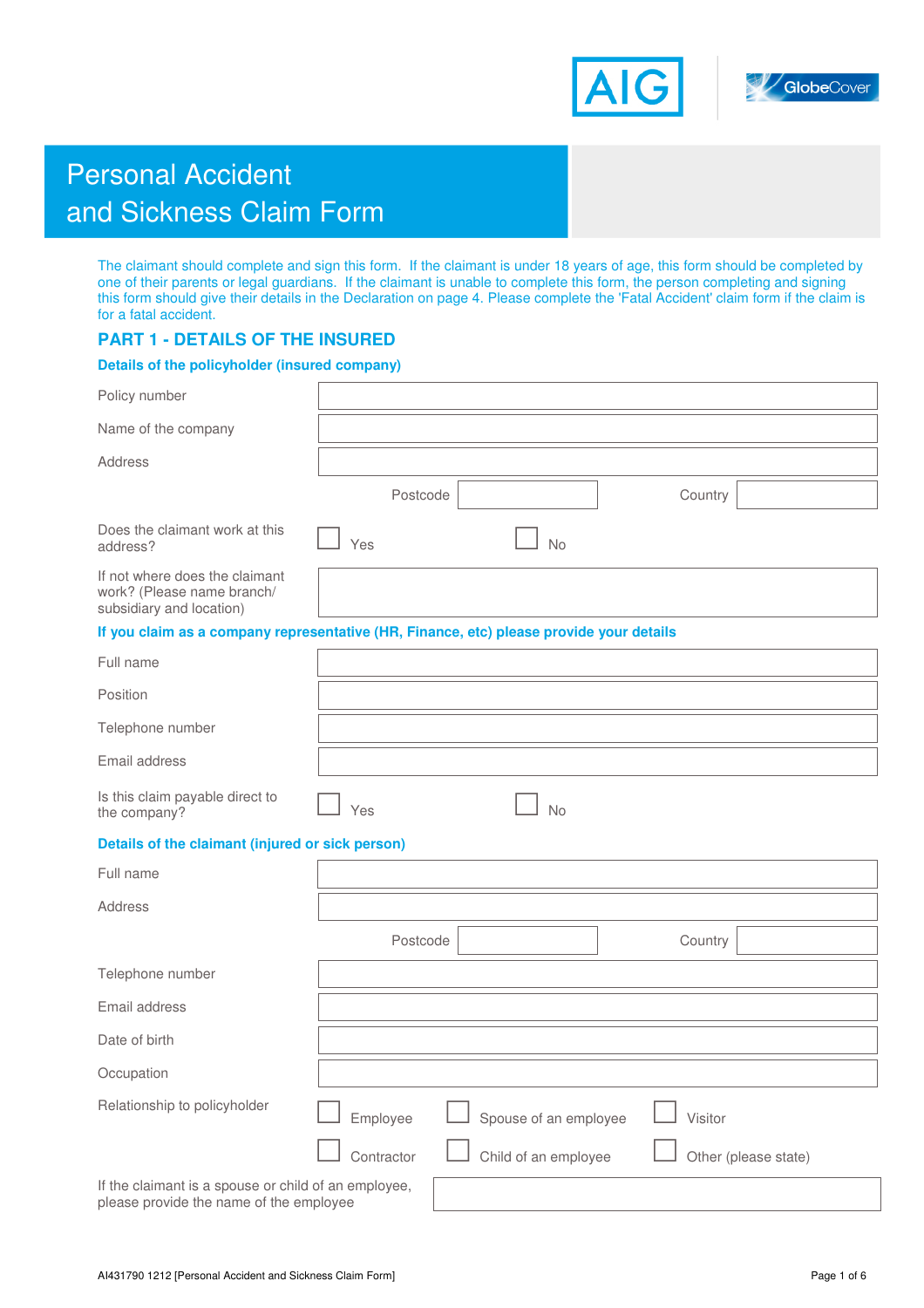## **PART 2 - DETAILS OF THE CLAIM**

| Details of the trip (only if the accident or sickness occurred during travel) |                      |           |    |                      |
|-------------------------------------------------------------------------------|----------------------|-----------|----|----------------------|
| Travel destination                                                            | From                 |           | To |                      |
| Scheduled dates of the trip                                                   | From                 |           | To |                      |
| Travel order number (if applicable)                                           |                      |           |    |                      |
| Reason for travel                                                             | <b>Business trip</b> | Leisure   |    | Long term secondment |
| Country where loss occurred                                                   |                      |           |    |                      |
| If the claim is for a sickness                                                |                      |           |    |                      |
| Details of the sickness                                                       |                      |           |    |                      |
| When did the symptoms first<br>appear?                                        |                      |           |    |                      |
| Have you had this condition<br>before?                                        | Yes                  | No        |    |                      |
| If 'yes', when?                                                               |                      |           |    |                      |
| Were you hospitalised?                                                        | Yes                  | No        |    |                      |
| If yes, give dates and details of the<br>treating hospital                    |                      |           |    |                      |
| If the claim is for an accident                                               |                      |           |    |                      |
| Accident date and time                                                        |                      |           |    |                      |
| Location                                                                      |                      |           |    |                      |
| Describe exactly how the accident<br>occurred                                 |                      |           |    |                      |
| Details of the injuries                                                       |                      |           |    |                      |
| Were you hospitalised?                                                        | Yes                  | No        |    |                      |
| If yes, give dates and details of the<br>treating hospital                    |                      |           |    |                      |
| <b>Reporting the accident</b>                                                 |                      |           |    |                      |
| Was the accident reported to<br>the police?                                   | Yes                  | <b>No</b> |    |                      |
| Police station address (if<br>applicable)                                     |                      |           |    |                      |
| Officer's serial number                                                       |                      |           |    |                      |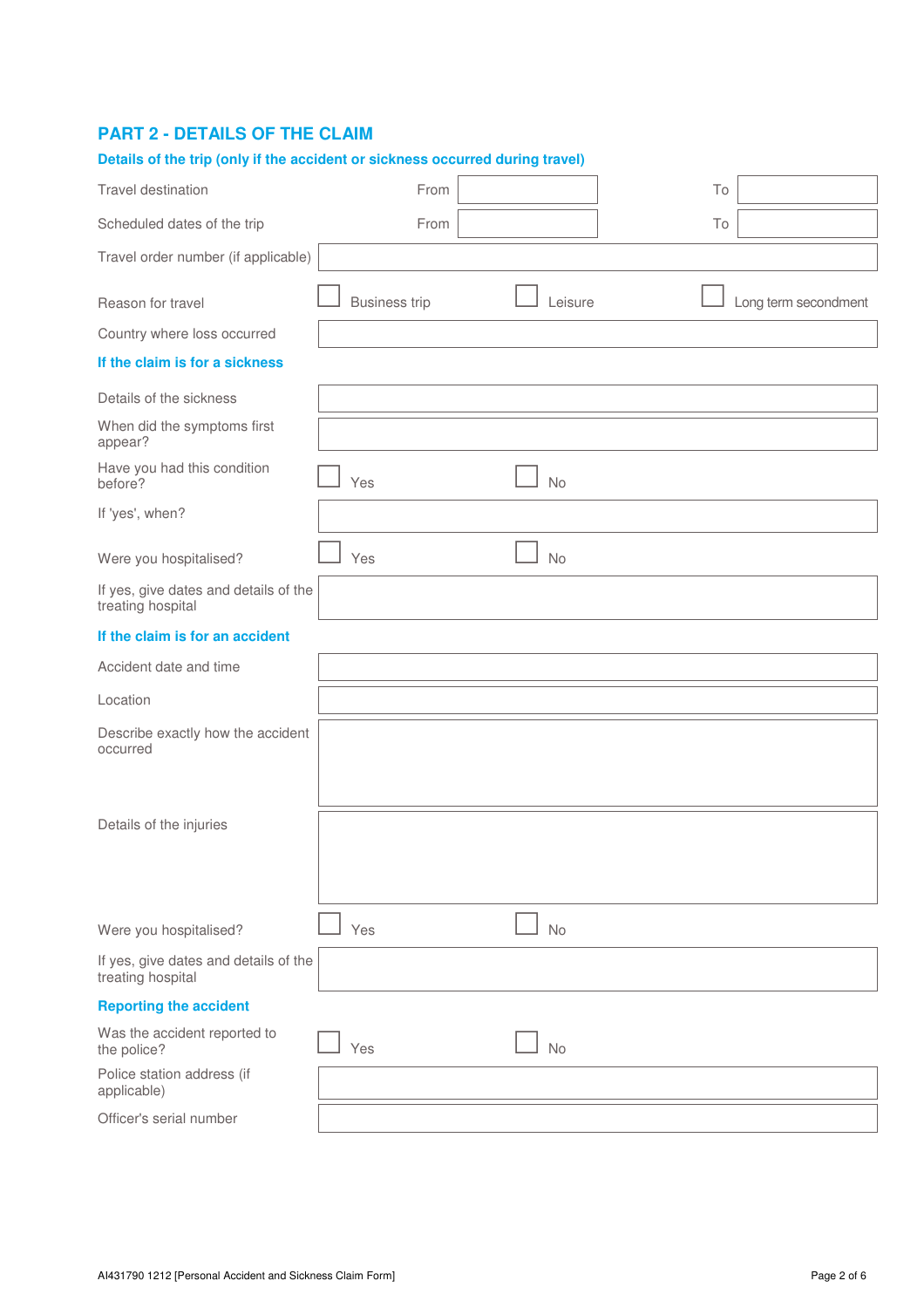**Details of witnesses** 

|                                                                 | <b>Witness 1</b>             |               |                                                  | <b>Witness 2</b> |
|-----------------------------------------------------------------|------------------------------|---------------|--------------------------------------------------|------------------|
| Name                                                            |                              |               |                                                  |                  |
| Address                                                         |                              |               |                                                  |                  |
| Postcode                                                        |                              |               |                                                  |                  |
| Daytime phone number                                            |                              |               |                                                  |                  |
| Home phone number                                               |                              |               |                                                  |                  |
| Mobile number                                                   |                              |               |                                                  |                  |
| Email address                                                   |                              |               |                                                  |                  |
| <b>Details of employment and income</b>                         |                              |               |                                                  |                  |
| At the time of the accident, were<br>you                        | Employed                     | Self-employed |                                                  | Not employed     |
|                                                                 | Full-time                    | Part-time     |                                                  |                  |
| Name of employer                                                |                              |               |                                                  |                  |
| Address of employer                                             |                              |               |                                                  |                  |
| Occupation/job title                                            |                              |               |                                                  |                  |
| Description of work done before<br>the accident                 |                              |               |                                                  |                  |
| Are you currently working?                                      | Yes                          | <b>No</b>     |                                                  |                  |
| Present occupation                                              |                              |               |                                                  |                  |
| Date when employment<br>commenced with your current<br>employer |                              |               |                                                  |                  |
| State annual income (basic salary<br>without bonuses)           |                              |               |                                                  |                  |
| If unable to work after the accident                            |                              |               |                                                  |                  |
| Please state:                                                   | The date you<br>stopped work |               | The date you expect<br>to return to work         |                  |
| How long were you unable to<br>work?                            | Number of weeks              |               | Have you been<br>employed since the<br>accident? |                  |
| If yes, date you started work                                   |                              |               |                                                  |                  |
| Description of current work                                     |                              |               |                                                  |                  |
| If you are convalescing, what<br>duties can you not perform?    |                              |               |                                                  |                  |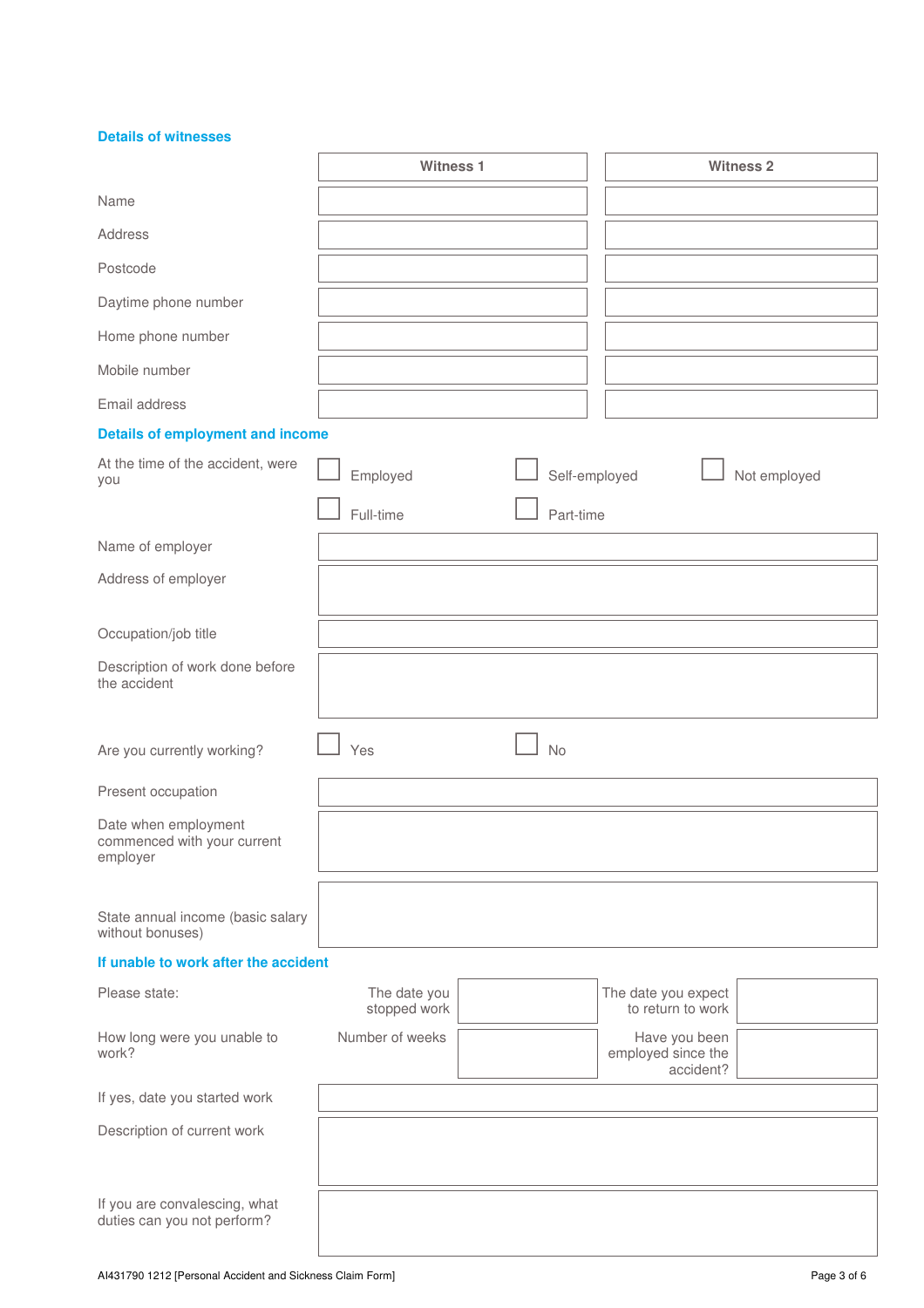#### **Are you entitled to disability benefits from**

| Department of Social Security<br>(DSS)                                              | Yes | <b>No</b> |
|-------------------------------------------------------------------------------------|-----|-----------|
| Any other insurer                                                                   | Yes | <b>No</b> |
| If yes please give name, address<br>and policy number for each<br>insurance company |     |           |

## **PART 3 – PAYMENT DETAILS**

#### **Please complete if a payment may be due**

| Do you require             | <b>Bank transfer</b> | Cheque |
|----------------------------|----------------------|--------|
| If cheque, make payment to |                      |        |
| If bank transfer           |                      |        |
| Name of account holder     |                      |        |
| Name of the bank           |                      |        |
| Address of the bank        |                      |        |
| Account number             |                      |        |
| Sort code (UK only)        |                      |        |

#### For international transfers only (outside UK)

| <b>IBAN</b> (International bank<br>account number) |                |                  |  |
|----------------------------------------------------|----------------|------------------|--|
|                                                    | SWIFT/IBC Code | Account currency |  |

## **PART 4 - HOW WE USE PERSONAL INFORMATION**

American International Group UK Limited is committed to protecting the privacy of customers, claimants and other business contacts.

"**Personal Information**" identifies and relates to you or other individuals (e.g. your partner or other members of your family). If you provide Personal Information about another individual, you must (unless we agree otherwise) inform the individual about the content of this notice and our Privacy Policy and obtain their permission (where possible) for sharing of their Personal Information with us.

**The types of Personal Information we may collect and why - Depending on our relationship with you, Personal** Information collected may include: contact information, financial information and account details, credit reference and scoring information, sensitive information about health or medical conditions (collected with your consent where required by applicable law) as well as other Personal Information provided by you or that we obtain in connection with our relationship with you. Personal Information may be used for the following purposes:

- Insurance administration, e.g. communications, claims processing and payment
- Make assessments and decisions about the provision and terms of insurance and settlement of claims
- Assistance and advice on medical and travel matters
- Management of our business operations and IT infrastructure
- Prevention, detection and investigation of crime, e.g. fraud and money laundering
- Establishment and defence of legal rights
- Legal and regulatory compliance (including compliance with laws and regulations outside your country of residence)
- Monitoring and recording of telephone calls for quality, training and security purposes
- Marketing, market research and analysis

**Sharing of Personal Information** - For the above purposes Personal Information may be shared with our group companies and third parties (such as brokers and other distribution parties, insurers and reinsurers, credit reference agencies, healthcare professionals and other service providers). Personal Information will be shared with other third parties (including government authorities) if required by laws or regulations. Personal Information (including details of injuries) may be recorded on claims registers shared with other insurers. We are required to register all third party claims for compensation relating to bodily injury to workers' compensation boards.

#### AI431790 1212 [Personal Accident and Sickness Claim Form] Page 4 of 6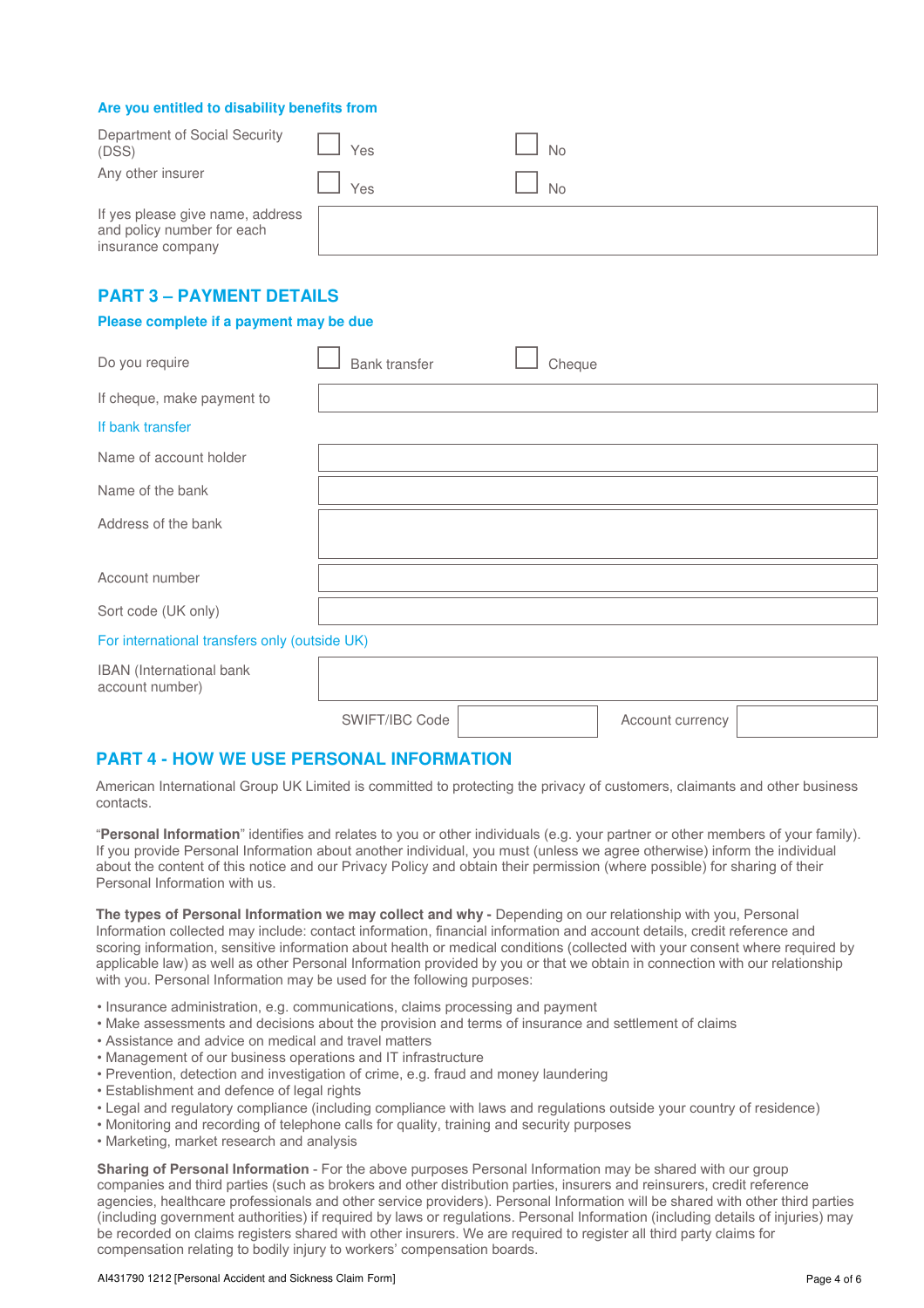**Sharing of Personal Information (cont'd)** - We may search these registers to prevent, detect and investigate fraud or to validate your claims history or that of any other person or property likely to be involved in the policy or claim. Personal Information may be shared with prospective purchasers and purchasers, and transferred upon a sale of our company or transfer of business assets.

**International transfer -** Due to the global nature of our business, Personal Information may be transferred to parties located in other countries (including the United States, China, Mexico Malaysia, Philippines, Bermuda and other countries which may have a data protection regime which is different to that in your country of residence). When making these transfers, we will take steps to ensure that your Personal Information is adequately protected and transferred in accordance with the requirements of data protection law. Further information about international transfers is set out in our Privacy Policy (see below).

**Security of Personal Information** – Appropriate technical and physical security measures are used to keep your Personal Information safe and secure. When we provide Personal Information to a third party (including our service providers) or engage a third party to collect Personal Information on our behalf, the third party will be selected carefully and required to use appropriate security measures

Your rights – You have a number of rights under data protection law in connection with our use of Personal Information. These rights may only apply in certain circumstances and are subject to certain exemptions. These rights may include a right to access Personal Information, a right to correct inaccurate data, a right to erase data or suspend our use of data. These rights may also include a right to transfer your data to another organisation, a right to object to our use of your Personal Information, a right to request that certain automated decisions we make have human involvement, a right to withdraw consent and a right to complain to the data protection regulator. Further information about your rights and how you may exercise them is set out in full in our Privacy Policy (see below).

**Privacy Policy** - More details about your rights and how we collect, use and disclose your Personal Information can be found in our full Privacy Policy at: https://www.aig.co.uk/privacy-policy or you may request a copy by writing to: Data Protection Officer, American International Group UK Limited, The AIG Building, 58 Fenchurch Street, London EC3M 4AB or by email at: dataprotectionofficer.uk@aig.com.

## **PART 5 - DECLARATION**

I declare that the whole of the statements made and any other supplementary statements forming part of this claim are true in every respect and understand that a false declaration may invalidate my claim and could result in prosecution.

I give permission for my personal information to be used and shared in the ways described above. I confirm that I will not provide any personal information about another person without that person's permission.

| Signed                                                          |  |  |  |  |  |  |
|-----------------------------------------------------------------|--|--|--|--|--|--|
| Date                                                            |  |  |  |  |  |  |
| Details of the person completing the form (if not the claimant) |  |  |  |  |  |  |
| Full name                                                       |  |  |  |  |  |  |
| Telephone                                                       |  |  |  |  |  |  |
| Email                                                           |  |  |  |  |  |  |
| Relationship to claimant                                        |  |  |  |  |  |  |
| Reason for completing the form<br>on behalf of the claimant     |  |  |  |  |  |  |

## **Please include the following documents**

- **Medical Certificate to be completed by your doctor or medical advisor**
- **Police reports if applicable**
- **Access to Medical Records please complete the access form on page 6**

## **THE ISSUE OF THIS FORM DOES NOT CONSTITUTE AN ADMISSION OF LIABILITY UNDER THE POLICY.**

To help us process your claim quickly, please make sure all sections are completed in full and all requested documents are scanned and emailed or posted to us.

| <b>Email</b> | claimsuk@aig.com                                                           |
|--------------|----------------------------------------------------------------------------|
| Post:        | A&H Claims, American International Group UK Limited,                       |
|              | The AIG Building, 2-8 Altyre Road, Croydon, Surrey CR9 2LG, United Kingdom |
| Telephone:   | +44 84 5602 9429                                                           |
| <b>Fax:</b>  | +44 20 8253 7569                                                           |

This insurance is underwritten by American International Group UK Limited. Registered in England: company number 1486260. Registered address: 58 Fenchurch Street, London EC3M 4AB, United Kingdom